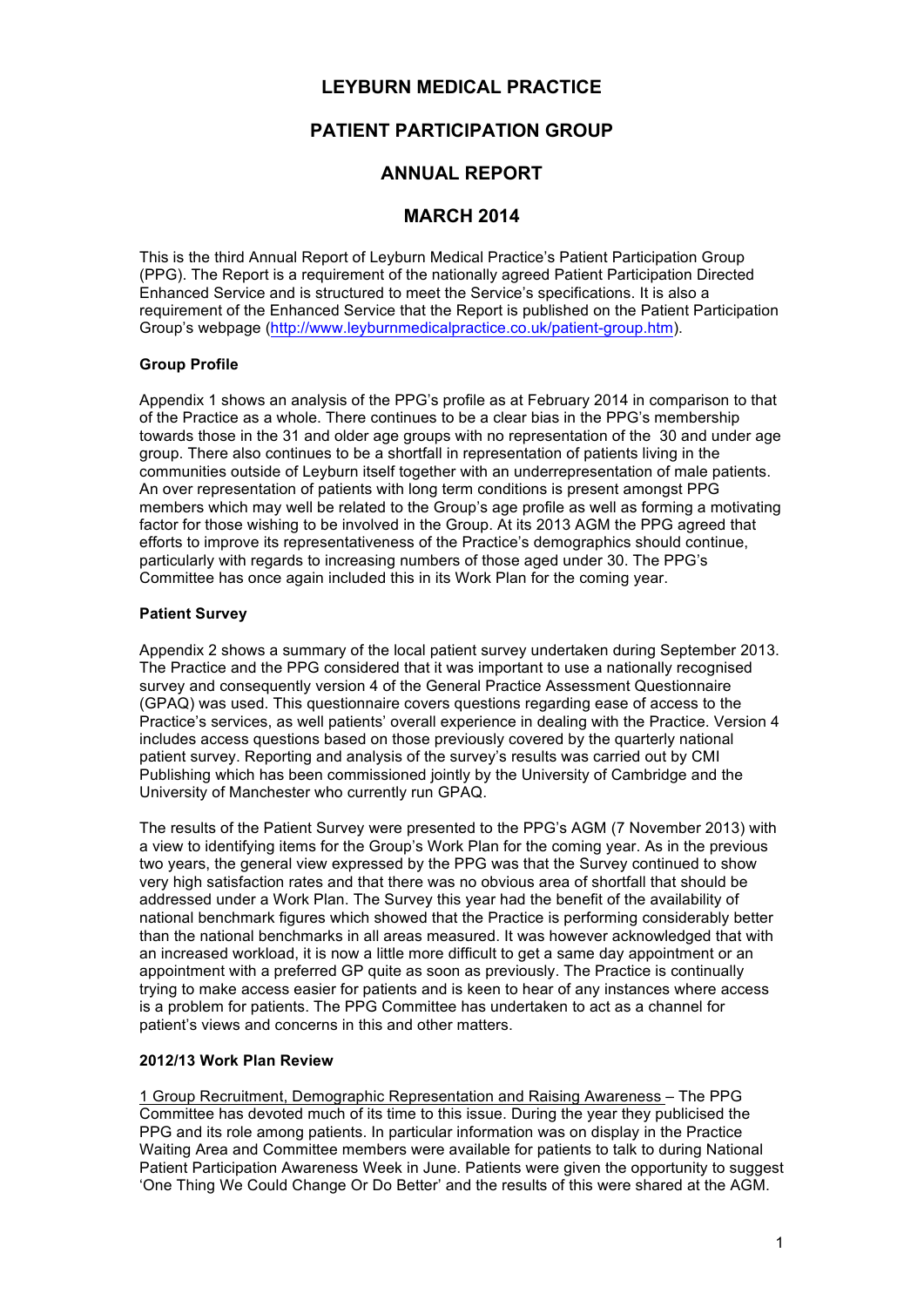Articles were also printed in local community magazines (Leyburn Life and The Bridge), and posters were displayed on parish council notice-boards.

The Patient Transport Survey carried out in 2011/12 continued to be a live issue during the year and further instances of poor service from the Yorkshire Ambulance Service were passed on to the Clinical Commissioning Group (CCG) by the PPG Committee to help inform commissioning decisions.

2 Sharing Best Practice – The Committee continued to provide representation at the Locality Health Engagement Network and Patients' Congress and maintains contact with other PPGs in order to share best practice and ideas. The Committee Chairman is also in regular contact with the CCG. The PPG is a member of the National Association for Patient Participation and uses resources from that organisation as well as Patient Voices to inform its work.

3 Monitoring Practice Performance – The Practice's QOF and Patient Survey results have been posted on the PPG webpage and were shared and discussed with members at the PPG AGM. It was agreed at the AGM that these should form the basis of ongoing monitoring of Practice performance which should continue to be a standing item in the PPG's Annual Work Plans. Additionally the Practice's Managing Partner attends all of the PPG's Committee Meetings as well as the AGM and is held to account by the Committee for the Practice's performance and any matters raised by patients.

4 Choice – The Committee has included the promotion of patient choice of hospital in its work to raise awareness of the PPG. Choice booklets were made available as part of the display organised for Patient Participation Week and now form part of the Group's permanent display in the Practice Waiting Area.

#### **2013/14 Work Plan**

At its meeting (26 November 2013) following the PPG AGM, the PPG Committee confirmed that in its view there were no matters arising from the local patient survey that could reasonably form part of the Group's Annual Work Plan. However, as with the previous years there were other matters that the Committee considered to be of significant concern to the Practice's patients and that these should form its Work Plan for 2013/14. Consequently the Work Plan now consists of:

1 Raising Awareness – The Practice has made a large notice board in the Waiting Area available for use by the PPG and the Committee will populate it with appropriate eye catching posters and displays to raise patients' awareness of the Group and its activities. Additionally the Committee will prepare a periodic (3 monthly) newsletter for patients and will host open evenings twice a year at the Practice with a focus on specific topics. The Committee will also invite Practice staff members and doctors to its meetings for them to describe their role in the Practice and to provide the Committee with a stronger idea of how the Practice works at a practical level.

2 Sharing Best Practice – The Committee will continue to meet with other patient groups in the area covered by the CCG and to share patients' concerns with the CCG itself. Membership of the National Association for Patient Participation will also be continued as will representation at the Health Engagement Network and consultation events organised by the CCG and other healthcare commissioning bodies.

3 Monitoring Practice Performance – This continues to be a standing item in the PPG's annual work plan and will take the form of the sharing and publishing of the Practice's annual QOF and Patient Survey results. Additionally following the Keogh Review and Francis Report (both 2013), the Committee is keen to obtain regular patient feedback regarding their experience of coming into contact with the Practice. Consequently a simple questionnaire will be made available on a permanent basis asking two key questions:

> What did you like about your visit today? What did you dislike about your visit today?

The Committee will collate and analyse the responses to these questions and publish the analysis in the 3 monthly newsletter referred to above. The analysis will also be fed back to